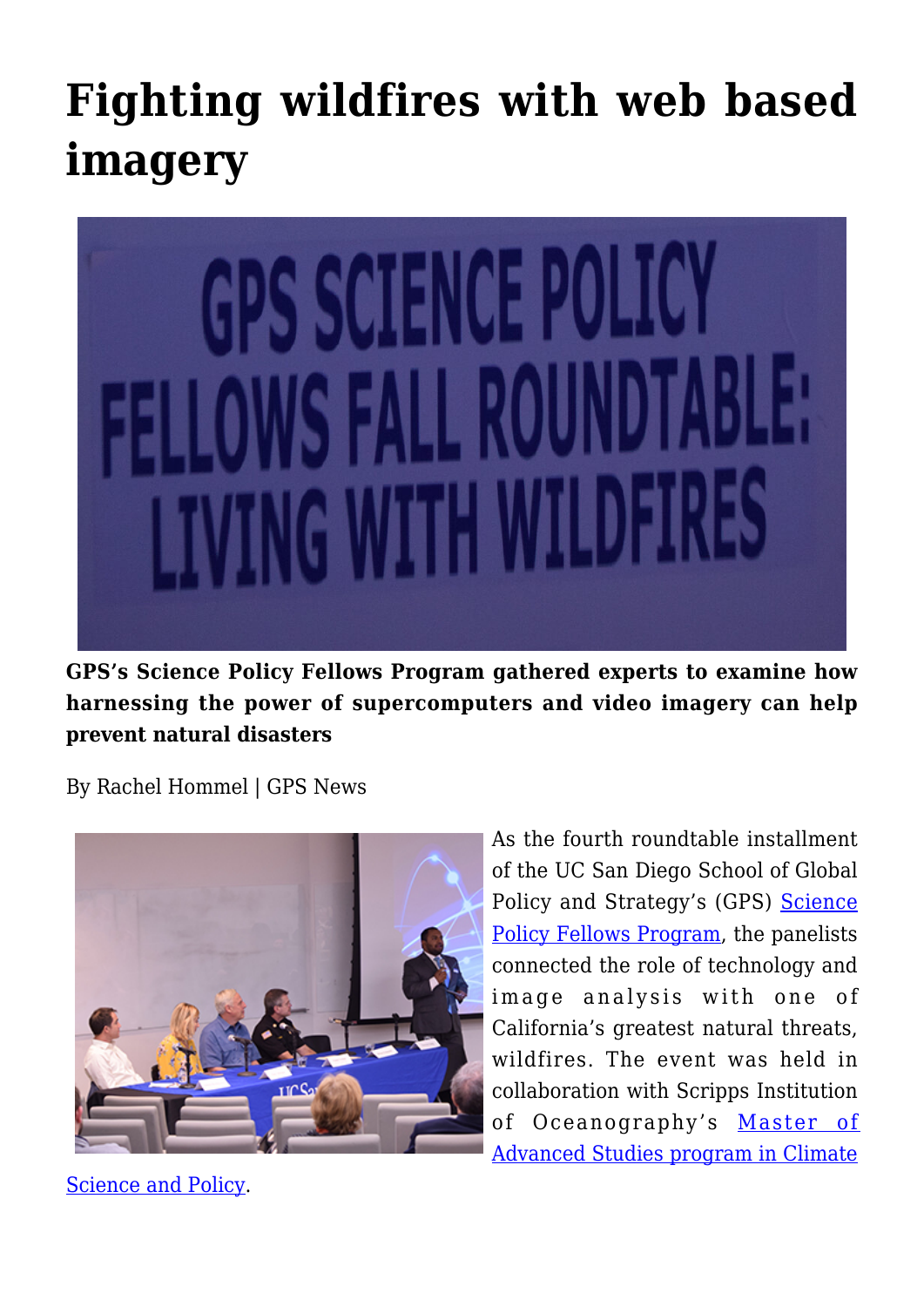Started in 2014, the Science Policy Fellows Program tackles interdisciplinary research and real-world problems that cannot be solved in a narrow silo. The program hosted an expert panel on Dec. 6 including City of San Diego Fire Chief [Brian Fennessy](https://www.sandiego.gov/fire/about/firechief) and UC San Diego scholars and experts [Ilkay Altintas](https://wifire.ucsd.edu/about-team), [Judson](http://www.judsonboomhower.com/) [Boomhower](http://www.judsonboomhower.com/) and [Frank Vernon](http://scrippsscholars.ucsd.edu/flvernon/biocv) and was moderated by GPS Assistant Professor [Teevrat Garg.](https://gps.ucsd.edu/faculty-directory/teevrat-garg.html)

Wildfires are on the rise noted Fire Chief Fennessy, highlighting the trends in his 40 years in the service including citing San Diego as the "birthplace" of modern day firefighting. In terms of California statistics, 2017 saw 6,762 fires spanning over half a million acres. With 10 of the top 20 deadliest fires happening in the last decade, the problem has never been more salient, with so many residents living in the wildland urban interface.

"Wildland fires are our greatest risk in California. They are killing the most people in our county," said Fennessy. "With temperatures rising and no real end in sight, we need to model where fires will spread."

One tool at the Fire Chief's disposal is WIFIRE, an integrated system for wildfire analysis spearheaded by Altintas. Featured in the National Science Foundation's online magazine, "Science Nation," the tool uses satellite data and real-time remote sensor data to provide a scalable method to monitor weather patterns. During the Napa County wildfires, the site received over 300,000 visitors due to word of mouth, offering a projection of where the fire was going and how it was spreading, all in real time.

"These new tools can offer real-time environmental conditions, offering more calculated evacuations," said Fennessy. "Instead of spreading my firefighters out to a whole area, we can specifically target a narrower area."

Incorporating data from UC San Diego's High Performance Wireless Research and Education network (HPWREN), this real-time camera project functions as a collaborative, Internet-connected cyberinfrastructure, run by the San Diego Supercomputer Center and the Scripps Institution of Oceanography's Institute of Geophysics and Planetary Physics. Vernon has worked to install and monitor the AlertSDGE cameras, built on top of the HPWREN network.

"I've been on the other side. My house was one of the first levels gone during the 2003 Cedar fire," said Vernon. "There was no notification, you saw a big plume of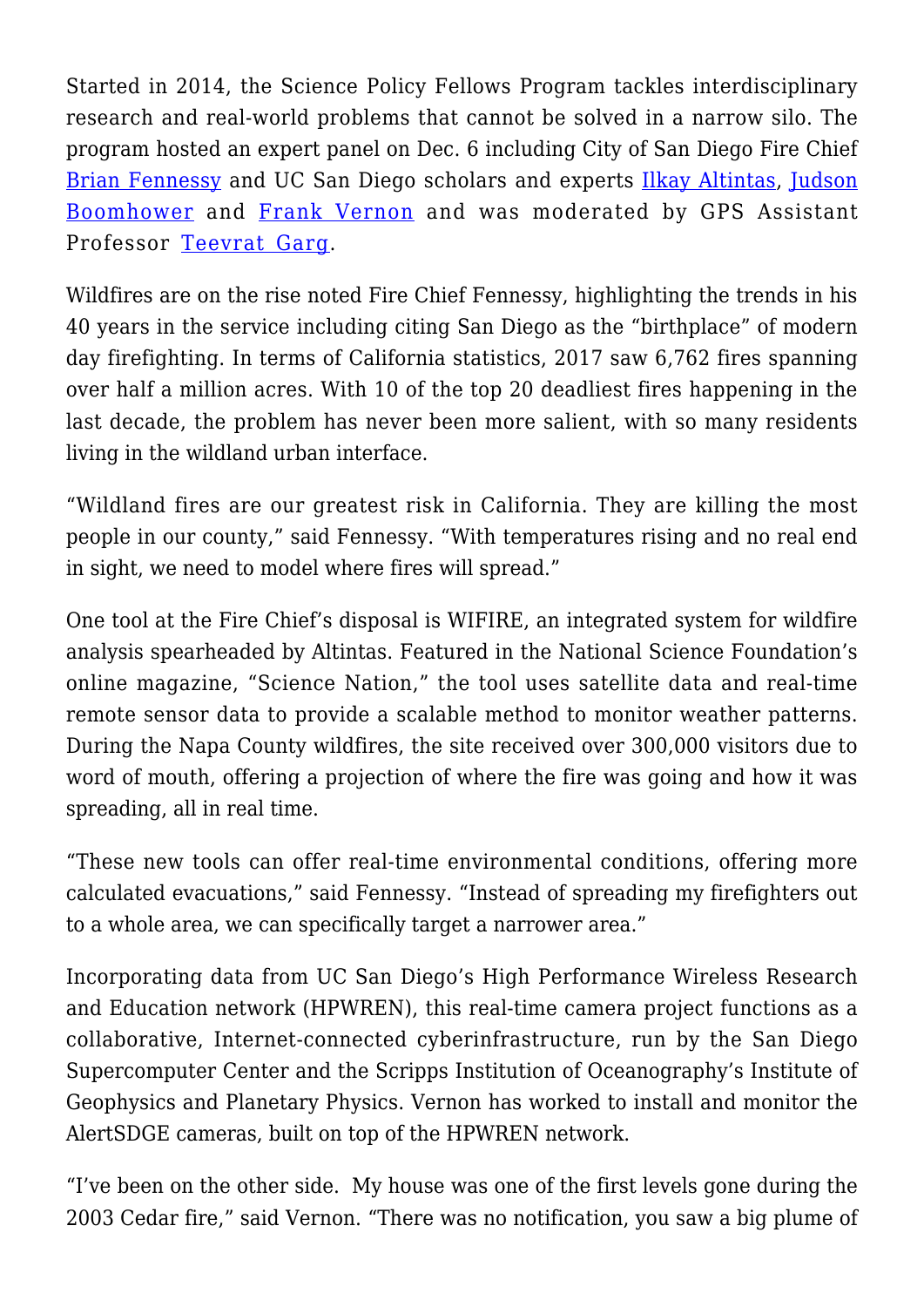smoke and a wildfire coming at you."

Since updates aren't always broadcasted on the news, HPWREN makes images available in real time and this can assist residents in making informed decisions about early evacuation. Creating images every minute, the project builds animations in an effort to understand wildfire characteristics. The technology is advancing the ability for firefighters to not only look at the fire, but locate the fire and assist in an evacuation plan.

Altintas and Vernon have worked alongside project collaborators at SDG&E, CAL FIRE and the U.S. Forest Service to assist in the prediction of a wildfire's rate of spread. WIFIRE hopes to be used by government agencies in the future to save lives and property during wildfire events, test the effectiveness of response and evacuation scenarios before they occur, and assess the effectiveness of highdensity sensor networks in improving fire and weather predictions.

"WIFIRE is really a pipe dream turned into reality," said Altintas. "We have been able to predict where the fire going, how is it spreading and at what speed every 15 minutes."



This is key in areas of concern by offering a clearer window of opportunity to inform residents of evacuations. In terms of planning for housing, Boomhower envisions development density as being the largest predictor of protecting homes and the largest cost for firefighters. With homes built in high risk areas, there is a huge financial burden on both the state and federal government.

"Unlike a lot of other natural disasters, the management is very fractionated for fire with lots of jurisdictions overlapping or dividing responsibilities," said Boomhower. "It is extremely dependent on where you are in the country, as well as rural versus urban."